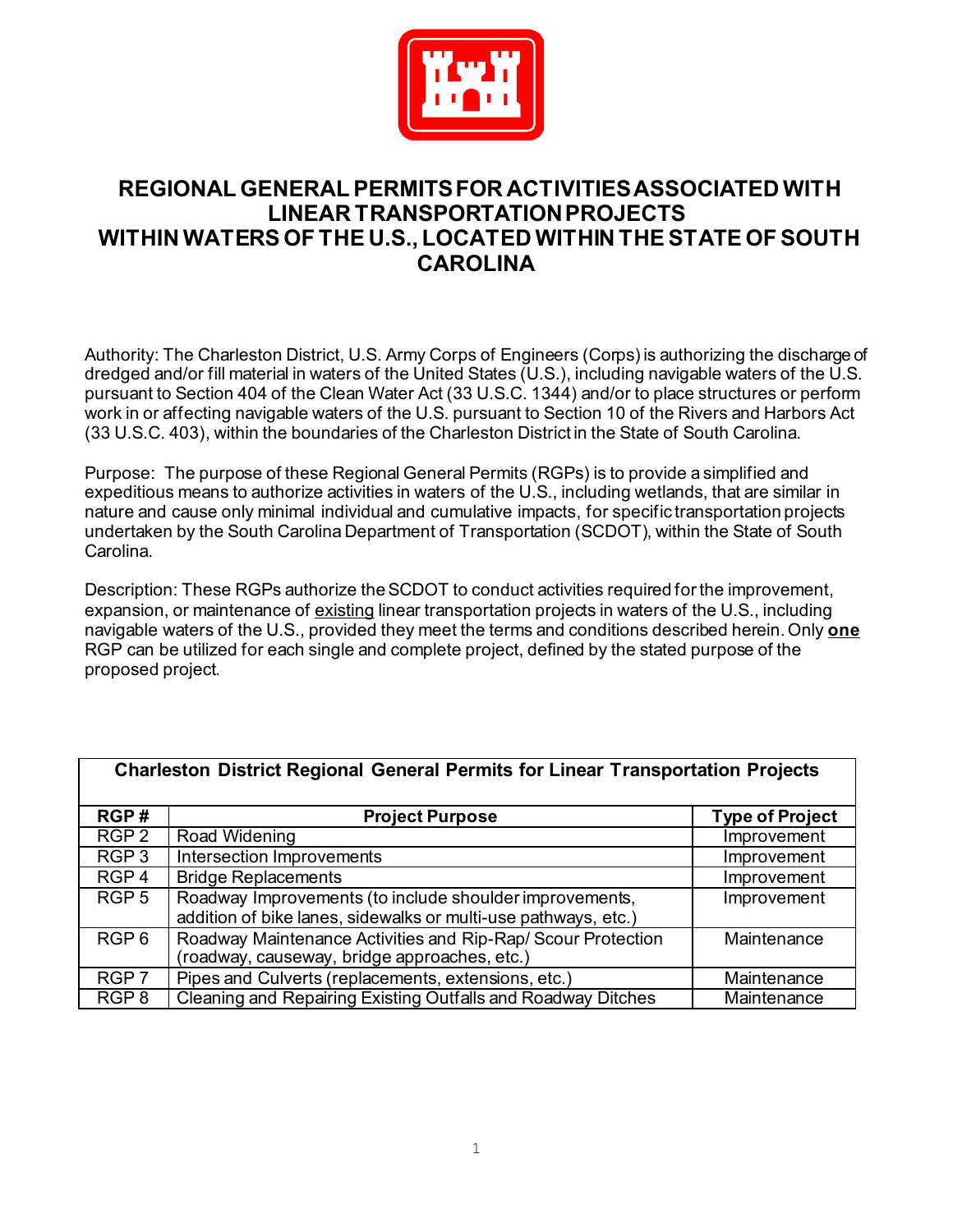#### **RGP 2 Road Widening**

Activities required for the expansion of existing linear transportation projects for the purposes of widening an existing roadway for additional vehicular capacity (additional travel lanes) in waters of the U.S., including "navigable waters of the U.S.", as well as the addition of bike lanes and pedestrian/ multi-use pathways associated with road widening projects. Permanent and/or temporary impacts to waters of the U.S., including wetlands, for a single and complete project are not to exceed 3.0 acres of total impacts which can include up to 3.0 acres of non-tidal impacts, 0.5 acre of tidal water impacts, and 300 linear feet of non-tidal, waters of the US.

Authorized activities include the placement of fill in waters of the U.S. for suitable road base, pipe and culvert extensions, stabilization measures (i.e. rip-rap), etc. This RGP authorizes temporary structures, fills, and work necessary to expand the existing linear transportation project, in accordance with all terms and conditions listed herein to ensure the project results in only minimal impacts within the project area, as well as to adjacent properties. This RGP also authorizes the installation of utility lines (when those utility lines are being installed due to the improvement, expansion, or maintenance of existing linear transportation projects) and the associated excavation, backfill, or bedding for the utility lines, in all waters of the U.S., provided there is no change in pre-construction contours. A "utility line" is defined as any pipe or pipeline for the transportation of any gaseous, liquid, liquescent, or slurry substance, for any purpose, and any cable, line, or wire for the transmission for any purpose of electrical energy, telephone, and telegraph messages, and radio and television communication. The term "utility line" does not include activities that drain a water of the US, such as drainage tile or french drains.

Notification: SCDOT must submit a pre-construction notification to the Charleston District Engineer and may only commence work upon written verification from the Corps of Engineers that the project is consistent with the terms and conditions of the RGP. (See Section III. Pre-Construction Notification Requirements) (Sections 10 and 404)

#### **RGP 3 Intersection Improvements**

Activities required for the modification of existing transportation intersections for the purposes of improving the safety and/or traffic flow of vehicles at intersections to include the addition of turn lanes, slight shifts in alignment or alterations in the configuration of roadways or lanes, etc. in waters of the U.S., including "navigable waters of the U.S." Permanent and/or temporary impacts to waters of the U.S., including wetlands, for a single and complete project are not to exceed 3.0 acres of total impacts, which can include up to 3.0 acres of non-tidal wetland/water impacts, 0.5 acre of tidal water impacts, and 300 linear feet of non-tidal, waters of the U.S.

Authorized activities include the placement of fill in waters of the U.S. for suitable road base, pipe and culvert extensions, stabilization measures (i.e. rip-rap), etc. This RGP authorizes temporary structures, fills, and work necessary to conduct construction activities, in accordance with all terms and conditions listed herein to ensure the project results in only minimal impacts within the project area, as well as to adjacent properties. This RGP also authorizes the installation of utility lines (when those utility lines are being installed due to the improvement, expansion, or maintenance of existing linear transportation projects) and the associated excavation, backfill, or bedding for the utility lines, in all waters of the U.S., provided there is no change in pre-construction contours. A "utility line" is defined as any pipe or pipeline for the transportation of any gaseous, liquid, liquescent, or slurry substance, for any purpose, and any cable, line, or wire for the transmission for any purpose of electrical energy, telephone, and telegraph messages, and radio and television communication. The term "utility line" does not include activities that drain a water of the U.S., such as drainage tile or french drains.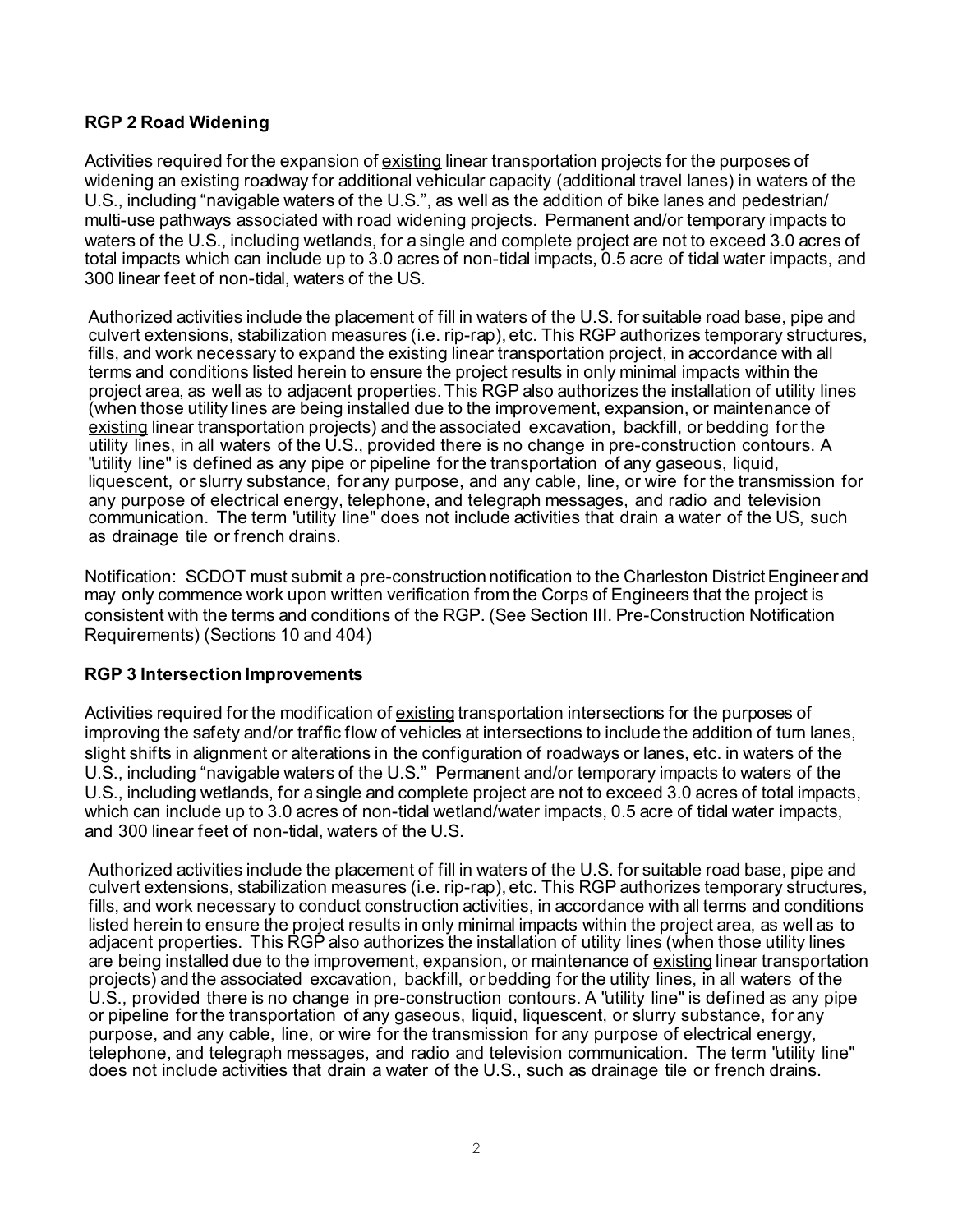Notification: SCDOT must submit a pre-construction notification to the Charleston District Engineer and may only commence work upon written verification from the Corps of Engineers that the project is consistent with the terms and conditions of the RGP. (See Section III. Pre-Construction Notification Requirements) (Sections 10 and 404)

## **RGP 4 Bridge Replacements**

Activities required for the replacement of existing bridges in waters of the U.S., including "navigable waters of the U.S." and includes widening causeways and/or bridge abutments to allow for additional capacity (vehicular travel lanes and/or pedestrian access). This RGP includes bridge replacements on existing alignment, shifts in alignment, and includes improving existing bridges to allow for additional vehicular capacity (additional travel lanes). Permanent and/or temporary impacts to waters of the U.S., including wetlands, for a single and complete project are not to exceed 3.0 acres of total impacts which can include up to 3.0 acres of non-tidal wetland/water impacts, 0.5 acre of tidal water impacts, and 300 linear feet of non-tidal, waters of the US.

Authorized activities include the placement of fill in waters of the U.S. for suitable causeway, bridge approaches and/or bridge abutments, stabilization measures, (i.e. rip-rap), sheet pile walls, bulkheads, or other retaining walls, etc. This RGP authorizes temporary structures, fills, and work necessary to replace existing bridges in accordance with all terms and conditions listed herein to ensure the project results in only minimal impacts within the project area, as well as to adjacent properties. This RGP also authorizes the installation of utility lines (when those utility lines are being installed due to the improvement, expansion, or maintenance of existing linear transportation projects) and the associated excavation, backfill, or bedding for the utility lines, in all waters of the U.S., provided there is no change in pre-construction contours. A "utility line" is defined as any pipe or pipeline for the transportation of any gaseous, liquid, liquescent, or slurry substance, for any purpose, and any cable, line, or wire for the transmission for any purpose of electrical energy, telephone, and telegraph messages, and radio and television communication. The term "utility line" does not include activities that drain a water of the US, such as drainage tile or french drains.

For proposed bridge replacements that include shifts in alignment, it will be solely the Corps' discretion when a shift in alignment becomes such that an alternatives analysis is required (for example, a proposed alignment will adversely impact a tidal creek not currently impacted by the existing structure) and/or the proposed alignment is not considered an improvement or expansion of an existing linear transportation project, but a new alignment and as such will be evaluated for authorization via a Nationwide Permit or a Standard, Individual Permit.

Notification: SCDOT must submit a pre-construction notification to the Charleston District Engineer and may only commence work upon written verification from the Corps of Engineers that the project is consistent with the terms and conditions of the RGP. (See Section III. Pre-Construction Notification Requirements) (Sections 10 and 404)

#### **RGP 5 Roadway Improvements (to include shoulder improvements, addition of bike lanes, sidewalks or multi-use pathways, etc.)**

Activities required for the improvements of existing roadways, for purposes other than increasing vehicular capacity (additional travel lanes), which require fill in waters of the U.S., including "navigable waters of the U.S." or where the project purpose is to improve an existing linear transportation project by the addition of bike lanes, sidewalks or multiuse pathways, shoulder improvement activities, etc. Permanent and/or temporary impacts to waters of the US, including wetlands, for a single and complete project are not to exceed 2.0 acres of total impacts, which can include up to 2.0 acres of non-tidal wetland/water impacts, 0.5 acre of tidal water impacts, and up to 300 linear feet of waters of the U.S.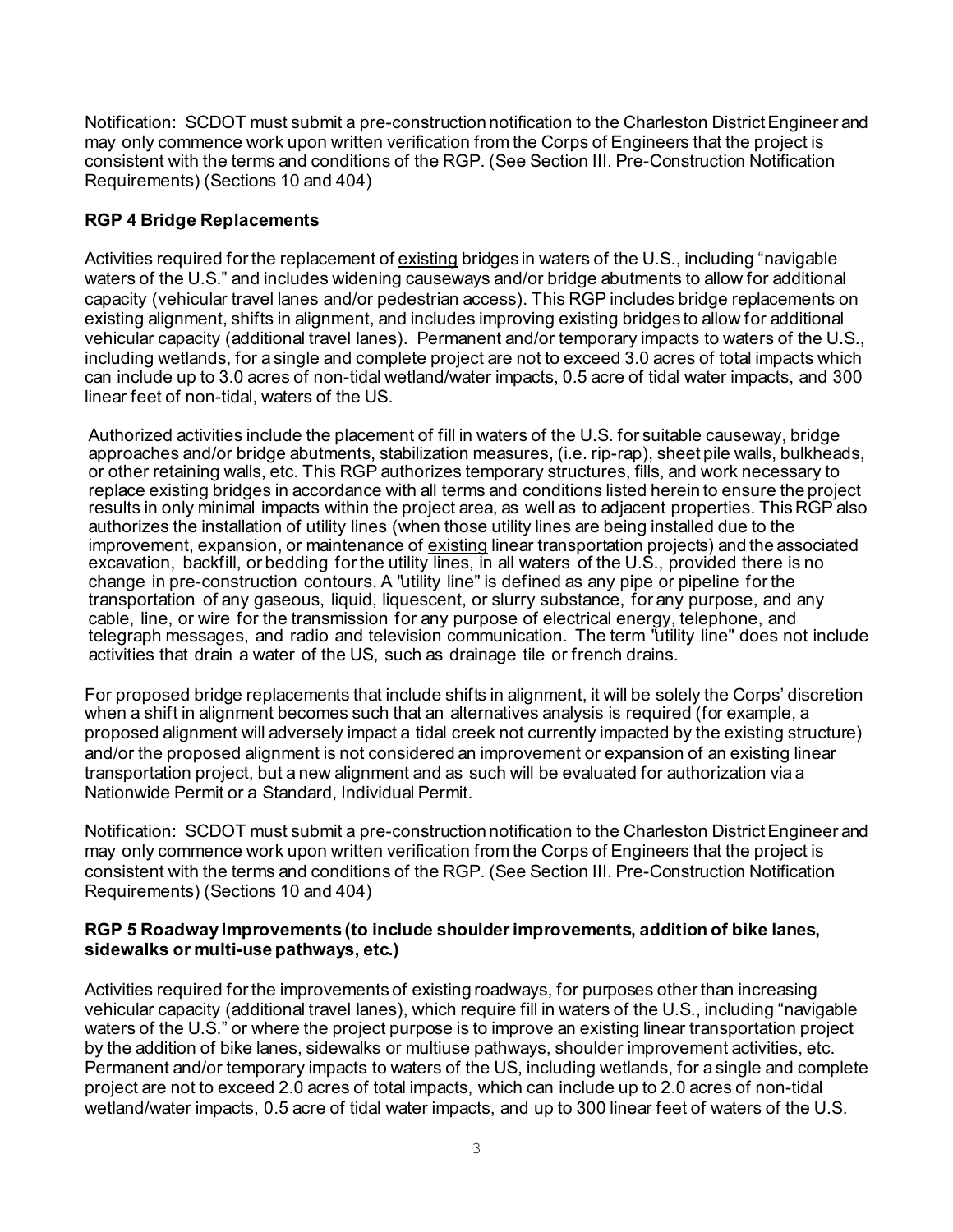This RGP can be used for the installation of bike lanes, sidewalks and/or multi-use pathways not associated with increasing vehicular capacity as well as shoulder improvement activities needed for safety purposes, the addition of turn lanes, the addition of guardrails, or other improvements to existing roadway shoulders.

This RGP also authorizes fill for the purposes of protecting side slopes from erosion/scour, etc., replacing or extending culverts and/or pipes, etc. This RGP also authorizes temporary structures, fills, and work necessary to conduct construction activities, in accordance with all terms and conditions listed herein to ensure the project results in only minimal impacts within the project area, as well as to adjacent properties.

Notification: SCDOT must submit a pre-construction notification to the Charleston District Engineer and may only commence work upon written verification from the Corps of Engineers that the project is consistent with the terms and conditions of the RGP. (See Section III. Pre-Construction Notification Requirements) (Sections 10 and 404)

#### **RGP 6 Roadway Maintenance Activities and Rip-Rap/ Scour Protection (roadway, causeway, bridge approaches, etc.)**

Activities required for the protection and maintenance of existing roadway surfaces, to include existing causeways, bridge approaches, etc. which require fill in waters of the US, including "navigable waters of the U.S." to include the installation of rip-rap (or other stabilization materials), sheet pile walls, bulkheads, or other retaining walls, as well as fill for road shoulder rehabilitation activities. Permanent and/or temporary impacts to waters of the U.S., including wetlands, for a single and complete project are not to exceed 2.0 acres of total impacts, which can include up to 2.0 acres of non-tidal wetland/water impacts, 0.5 acre of tidal water impacts, and up to 200 linear feet of waters of the U.S.

This RGP also authorizes temporary structures, fills, and work necessary to conduct construction activities, in accordance with all terms and conditions listed herein to ensure the project results in only minimal impacts within the project area, as well as to adjacent properties.

Notification: SCDOT must submit a pre-construction notification to the Charleston District Engineer prior to commencing the activity. (See Section III. Pre-Construction Notification Requirements) (Sections 10 and 404)

## **RGP 7 Pipes and Culverts (replacements, extensions, etc.)**

Activities required for the improvements or replacements of existing pipes and culverts associated with existing roadway shoulders which require fill in waters of the U.S., including "navigable waters of the U.S." Permanent and/or temporary impacts to waters of the U.S., including wetlands, for a single and complete project are not to exceed 1.0 acre of total impacts which can include up to 1.0 acre of nontidal wetland/water impacts, 0.5 acre of tidal water impacts, and up to 100 linear feet of waters of the U.S.

This RGP also authorizes the installation of rip-rap (or other erosion protection), wing walls, head walls, outfall aprons, etc. for the purposes of protecting areas around culverts and/or pipes and temporary fills associated with replacement or improvements of pipes and culverts during construction. This RGP authorizes temporary structures, fills, and work necessary to conduct construction activities, in accordance with all terms and conditions listed herein to ensure the project results in only minimal impacts within the project area, as well as to adjacent properties.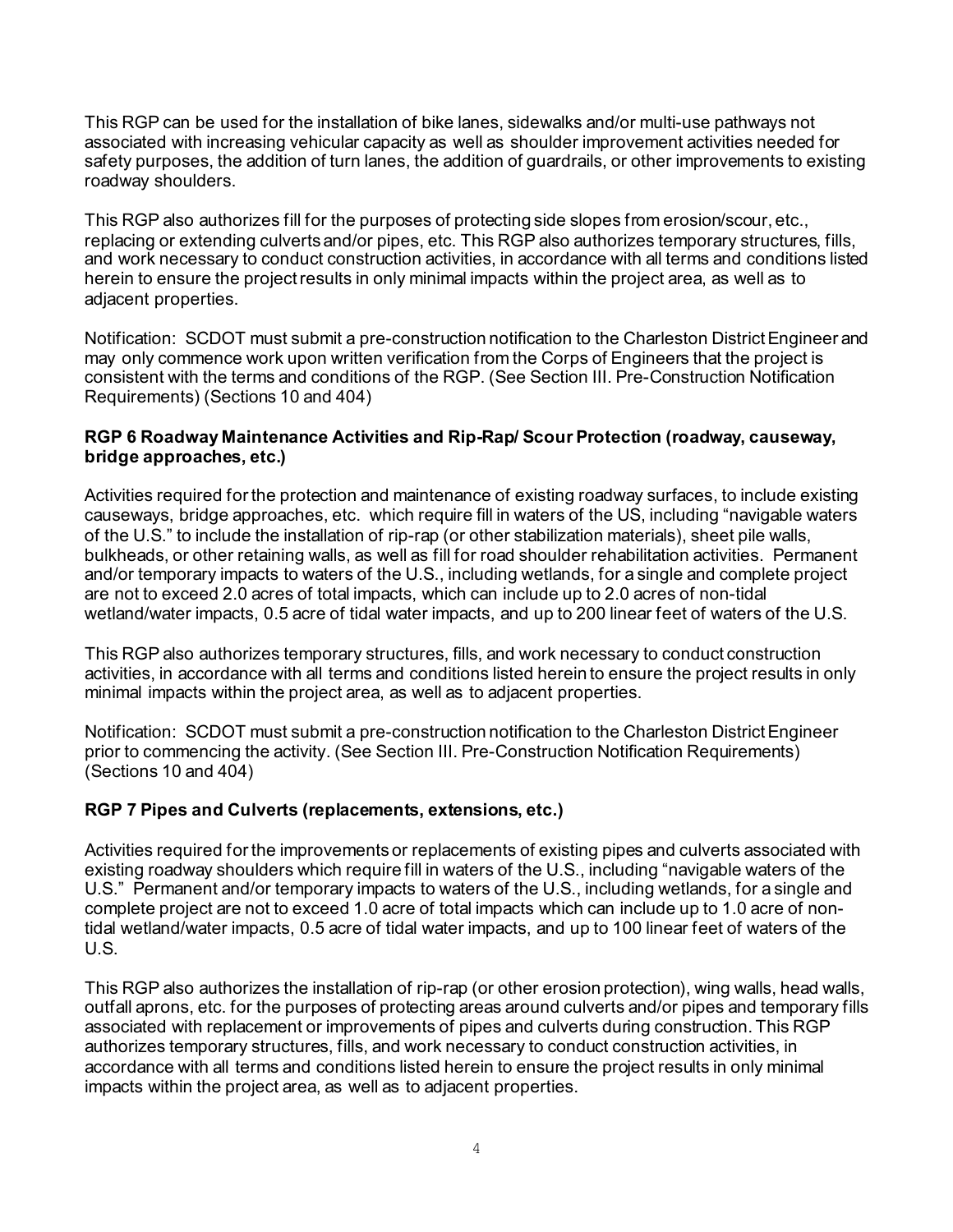Notification: SCDOT must submit a pre-construction notification to the Charleston District Engineer prior to commencing the activity. (See Section III. Pre-Construction Notification Requirements) (Sections 10 and 404)

# **RGP 8 Cleaning and Repairing Existing Structures and Roadway Ditches**

Activities required for the cleaning and repairing existing structures in waters of the U.S. and roadway ditches (determined to be waters of the U.S.) associated with existing roadways, which require fill in waters of the U.S., including "navigable waters of the U.S." Permanent and/or temporary impacts to waters of the U.S., including wetlands, for a single and complete project are not to exceed 1.5 acres of total impacts, which can include up to 1.5 acres of non-tidal wetland/water impacts, 0.5 acre tidal water impacts, and up to 300 linear feet of waters of the US.

Authorized activities include modifying the existing cross-sectional configuration of currently serviceable drainage ditches constructed in waters, the installation of rip-rap (or other erosion protection) for the purposes of protecting road base and areas around culverts and/or pipes and temporary fills associated with replacement or improvements of pipes and culverts during construction. This RGP authorizes temporary structures, fills, and work necessary to conduct construction activities, in accordance with all terms and conditions listed herein to ensure the project results in only minimal impacts within the project area, as well as to adjacent properties.

Note: Maintenance of existing ditches (to include excavations of accumulated sediments back to original contours, re-shaping of side slopes, armoring or piping previously armored or piped sections within the same footprint of previously authorized work, and/or the replacement of existing control structures, where the original function is not changed and the capacity is not increased) is considered an exempt activity under Section 404(f)(1)(C) of the Clean Water Act so long as the activity is consistent with Section 404(f)(2) and 33 CFR.323.4 and 40 CFR 232.3. These do not allow any discharges into a water of the U.S. that is:

- part of an activity whose purpose is to convert an area of the waters of the U.S. into a use to which it was not previously subject;
- where the flow or circulation of waters of the U.S. may be impaired;
- the reach of such waters reduced:
- where the proposed discharge will result in significant discernible alterations to flow or circulation (the presumption is that flow or circulation may be impaired by such alteration).

Notification: SCDOT must submit a pre-construction notification to the Charleston District Engineer prior to commencing the activity. (See Section III. Pre-Construction Notification Requirements) (Sections 10 and 404)

\_\_\_\_\_\_\_\_\_\_\_\_\_\_\_\_\_\_\_\_\_\_\_\_\_\_\_\_\_\_\_\_\_\_\_\_\_\_\_\_\_\_\_\_\_\_\_\_\_\_\_\_\_\_\_\_\_\_\_\_\_\_\_\_\_\_\_\_\_\_\_\_\_\_\_\_\_\_\_\_\_\_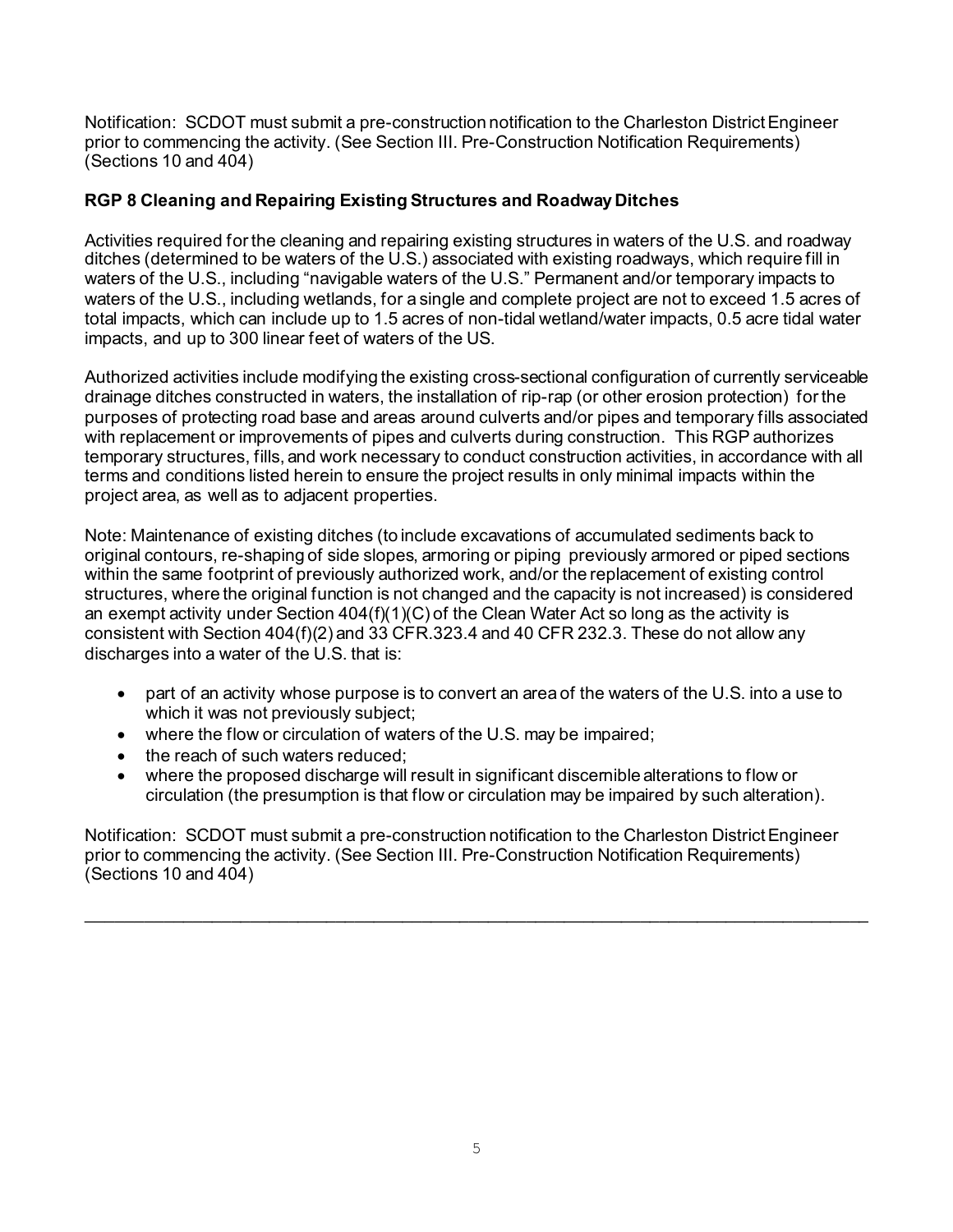#### I. General Conditions

- 1. Activities which are not specified in these Regional General Permits or which exceed their limitations will require authorization under a Department of the Army Standard, Individual Permit or Nationwide Permit authorization from the Charleston District, US Army Corps of Engineers. The District Engineer may also require authorization under a Department of the Army Standard, Individual Permit on a case-by-case basis if it is determined that authorization under a Regional General Permit might be contrary to the public interest.
- 2. This General Permit does not authorize the interference with any existing or proposed Federal project and SCDOT will not be entitled to compensation for damages or injury to the structures or work authorized herein which may be caused by or result from existing or future operations undertaken by the U.S. in the public interest.
- 3. These Regional General Permits do not convey any property rights, either in real estate or material, or any exclusive privileges; and do not authorize any injury to property or invasion of rights or any infringement of Federal, State, or local laws or regulations, nor does it obviate the requirement to obtain other Federal, State, local assent or to comply with any applicable standards required by ordinance for the activities authorized herein. Other Federal, State, or local agencies are not limited by this document and may impose more stringent requirements than those stated herein as they see fit.
- 4. SCDOT shall allow the District Engineer or his authorized representative(s) to make periodic inspections at any time deemed necessary in order to assure that the activity being performed under authority of these permits are in accordance with the terms and conditions prescribed herein. The Charleston District reserves the right to require post-construction engineering drawings and/or surveys of any work authorized by these Regional General Permits, as deemed necessary.
- 5. Upon receipt of a notice from the District Engineer for failure to comply with the terms, conditions, or standards of any given Regional General Permit, SCDOT must, within 60 days, without expense to the US, and in such manner as directed by the District Engineer or his authorized representative(s), effect compliance with the terms, conditions, and standards or remove the previously authorized structure/fill.
- 6. All activities identified and authorized herein shall be consistent with the terms and conditions of these Regional General Permits; any variance not specifically identified and authorized herein shall constitute a violation of the terms and conditions of these permits which may result in the modification, suspension, or revocation of the authorization, as set forth below and in the institution of such legal proceedings as the US Government may consider appropriate.

Authorization of a specific work or structure authorized herein may be summarily suspended in whole or in part upon a finding by the District Engineer that immediate suspension would be in the general public interest or there has been a violation of any terms and conditions of this permit. Such suspension shall be effective upon receipt by SCDOT of a written notice thereof, which shall indicate:

- (i) The extent of the suspension;
- (ii) The reasons for this action;
- (iii) Any corrective or preventative measures to be taken by SCDOT which are deemed necessary by the District Engineer to abate imminent hazards to the general public interest.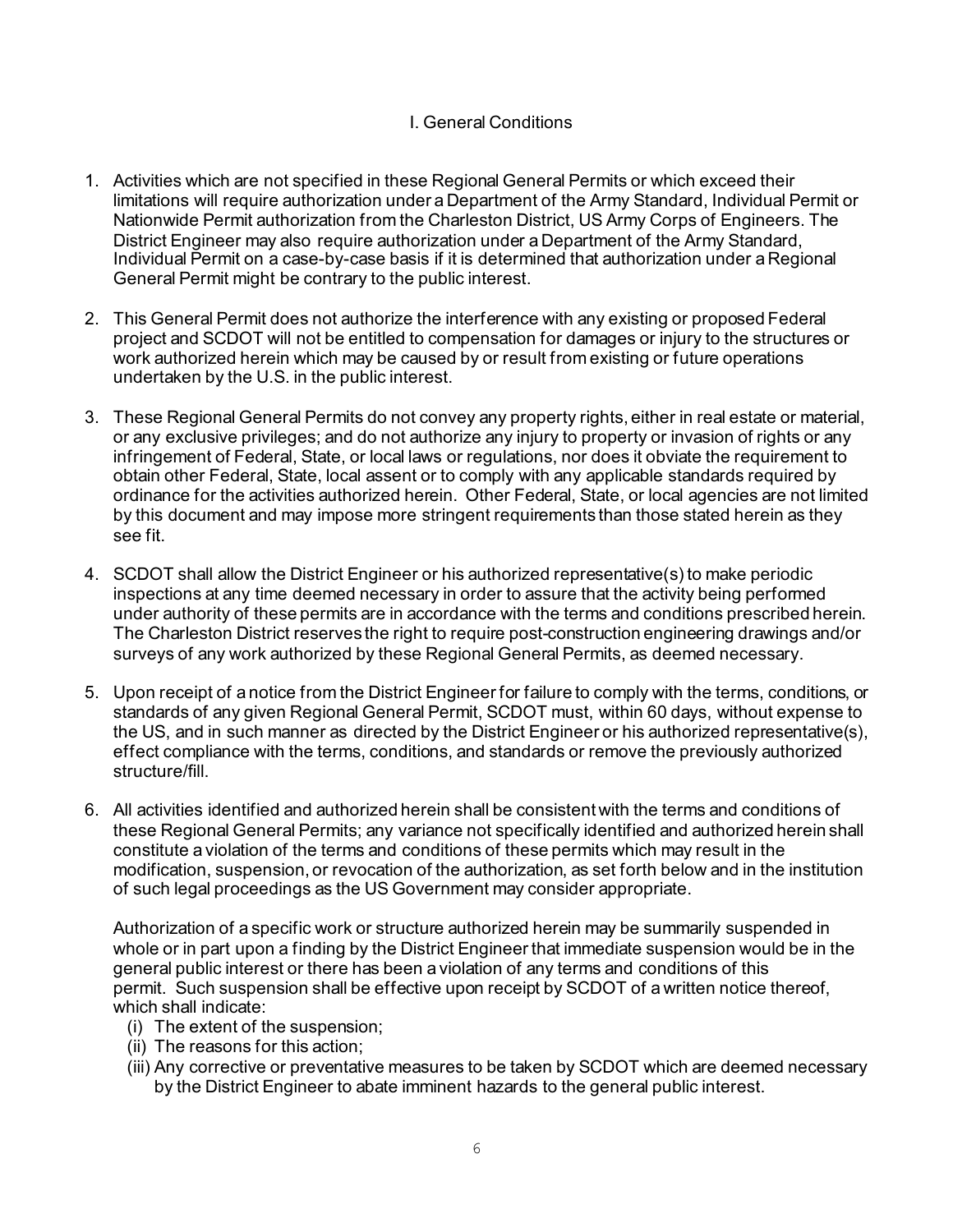SCDOT shall take immediate action to comply with the provisions of this notice. Within ten (10) days following the receipt of this notice of suspension, SCDOT may request a meeting with the District Engineer or a public hearing to present information relevant to a decision whether their permit should be reinstated, modified, or revoked. If a public hearing is requested it shall be conducted pursuant to procedures prescribed by the Chief of Engineers. After completion of the public hearing or within a reasonable time after issuance of the suspension notice to SCDOT if no hearing is requested, the authorization of the specific work or structure will be reinstated, modified, or revoked. Any modification, suspension, or revocation of authorization under these Regional General Permits shall not be the basis for any claim for damages against the U.S.

- 7. As determined by the District Engineer, or his designee, there will be no unreasonable interference with navigation or the right of the public to riparian access by the existence or use of activities authorized by these Regional General Permits.
	- a. No authorized activity may cause more than a minimal adverse effect on navigation.
	- b. SCDOT understands and agrees that if future operations by the U.S. require the removal, relocation, or other alteration of the structure or work herein authorized, or if, in the opinion of the Secretary of the Army or his/her authorized representative, said structure or work shall cause unreasonable obstruction to the free navigation of the navigable waters, SCDOT will be required, upon due notice from the Charleston District, to remove, relocate, or alter the structural work or obstructions caused thereby, without expense to the U.S. No claim shall be made against the U.S. on account of any such removal or alteration.
- 8. The Charleston District may impose other special conditions on a project authorized pursuant to these Regional General Permits that are determined necessary to minimize adverse navigational and/or environmental effects or based on any other factor of the public interest. Failure to comply with all conditions of the authorization, including additional special conditions, constitutes a permit violation and may subject SCDOT, or his/her contractor, to criminal, civil, or administrative penalties and/or restoration.
- 9. Authorization under any of the Regional General Permits does not obviate the need to obtain other Federal, state or local authorizations required by law or to comply with all Federal, state, or local laws.
- 10. SCDOT will ensure that a copy of this Regional General Permit document, the accompanying authorization letter and all approved permit drawings are at the work site at all times. These copies must be made available to any regulatory representative upon request. Although SCDOT may assign various aspects of the work to different contractors or sub-contractors, all contractors and sub-contractors shall be expected to comply with all conditions of the Regional General Permits.

## II. Special Conditions

\_\_\_\_\_\_\_\_\_\_\_\_\_\_\_\_\_\_\_\_\_\_\_\_\_\_\_\_\_\_\_\_\_\_\_\_\_\_\_\_\_\_\_\_\_\_\_\_\_\_\_\_\_\_\_\_\_\_\_\_\_\_\_\_\_\_\_\_\_\_\_\_\_\_\_\_\_\_\_\_\_\_

The following Special Conditions are applicable to **ALL** the Regional General Permits (RGP) issued to <br>SC Department of Transportation described in this decument. This BCD contains sertain limitations SC Department of Transportation described in this document. This RGP contains certain limitations intended to protect the environment including natural and cultural resources. However, conformance with the conditions contained in the permit does not necessarily quarantee authorization. In cases where the District Engineer, or his designee, considers it necessary, a Standard, Individual Department of the Army permit will be required.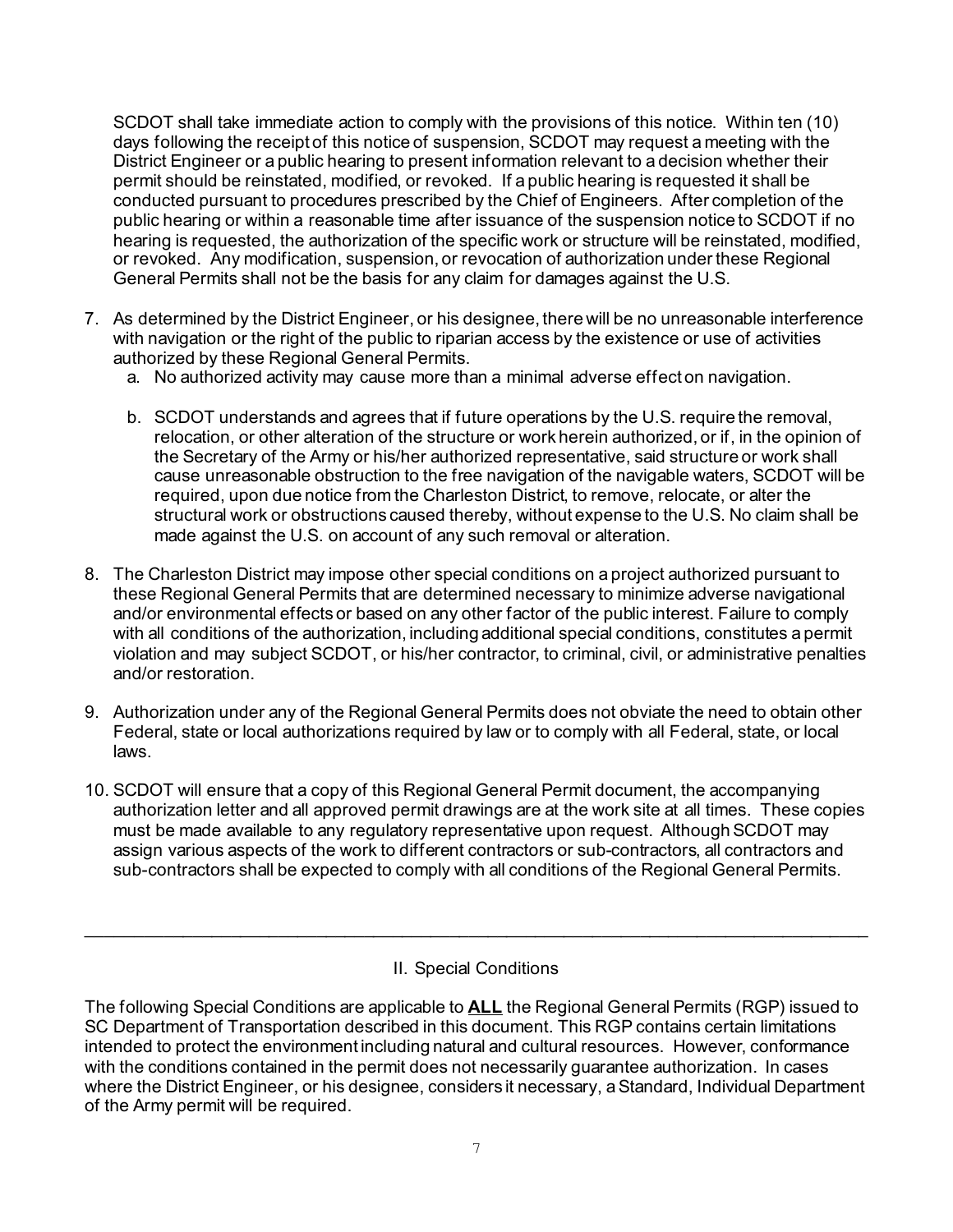#### 1. Water quality.

- a. All activities authorized by these Regional General Permits that involve the discharge of dredged or fill material in waters of the US will be consistent with applicable water quality standards, effluent limitations, and standards of performance, prohibitions, pre-treatment standards and management practices established pursuant to the Clean Water Act (33 U.S.C. 1344) and applicable State and local law.
- b. SCDOT must make every reasonable effort to conduct the work authorized herein in a manner to ensure that there is no more than a minimal adverse effect on water quality.
- c. For projects potentially impacting impaired waters, Outstanding Resource Water (ORW), shellfish harvesting waters and other sensitive waters, the SCDOT must implement best management practices and post construction stormwater treatment to provide a reasonable assurance that the proposed project will not contribute to impairments or degrade water quality. A stormwater management plan must be submitted to SCDHEC in accordance with requirements of the SCDOT MS4 NPDES Stormwater Permit.
- d. No activity may use unsuitable material (e.g. trash, debris, car bodies, asphalt, etc.). Material used for construction or discharged must be free from toxic pollutants in toxic amounts (see Section 307 of the Clean Water Act).
- 2. Historic properties**.** 
	- a. SCDOT must submit a statement to the Corps regarding the authorized activity's potential to cause effects to any historic properties (i.e. any prehistoric or historic district, site, building, structure, or object) listed in, or determined to be eligible for listing on, the National Register of Historic Places, including previously unidentified properties. The statement must say which historic properties may be affected by the proposed work or include a vicinity map indicating the location of the historic properties or the potential for the presence of historic properties. Assistance regarding information on the location or potential for the presence of historic resources can be sought from the South Carolina State Historic Preservation Office (SHPO) and the National Register of Historic Places. Where SCDOT has identified historic properties which the proposed activity may have the potential to cause effects and so notified the Charleston District, SCDOT shall not begin the activity until notified by the Charleston District that the activity has no potential to cause effects or that consultation under Section 106 of the NHPA has been completed.
	- b. SCDOT should be aware that Section 110(k) of the NHPA (16 U.S.C. § 470(h)-2(k)) prevents the Corps from granting a permit or other assistance to SCDOT who, with intent to avoid the requirements of Section 106 of the NHPA, has intentionally significantly adversely affected a historic property to which the permit would relate, or having legal power to prevent it, allowed such significant adverse effect to occur, unless the Corps, after consultation with the Advisory Council on Historic Preservation (ACHP), determines that circumstances justify granting such assistance despite the adverse effects created or permitted by the SCDOT. If circumstances justify granting the assistance, the Charleston District is required to notify the ACHP and provide documentation specifying the circumstances, explaining the degree of damage to the integrity of any historic properties affected, and proposed mitigation. This documentation must include any views obtained from SCDOT, SHPO, Tribal Historic Preservation Officer, appropriate Indian tribes if the undertaking occurs on or affects historic properties on tribal lands or affects properties of interest to those tribes, and other parties known to have legitimate interest in the impacts to the permitted activity on historic properties. If SCDOT, during construction or work authorized herein, encounters a previously unidentified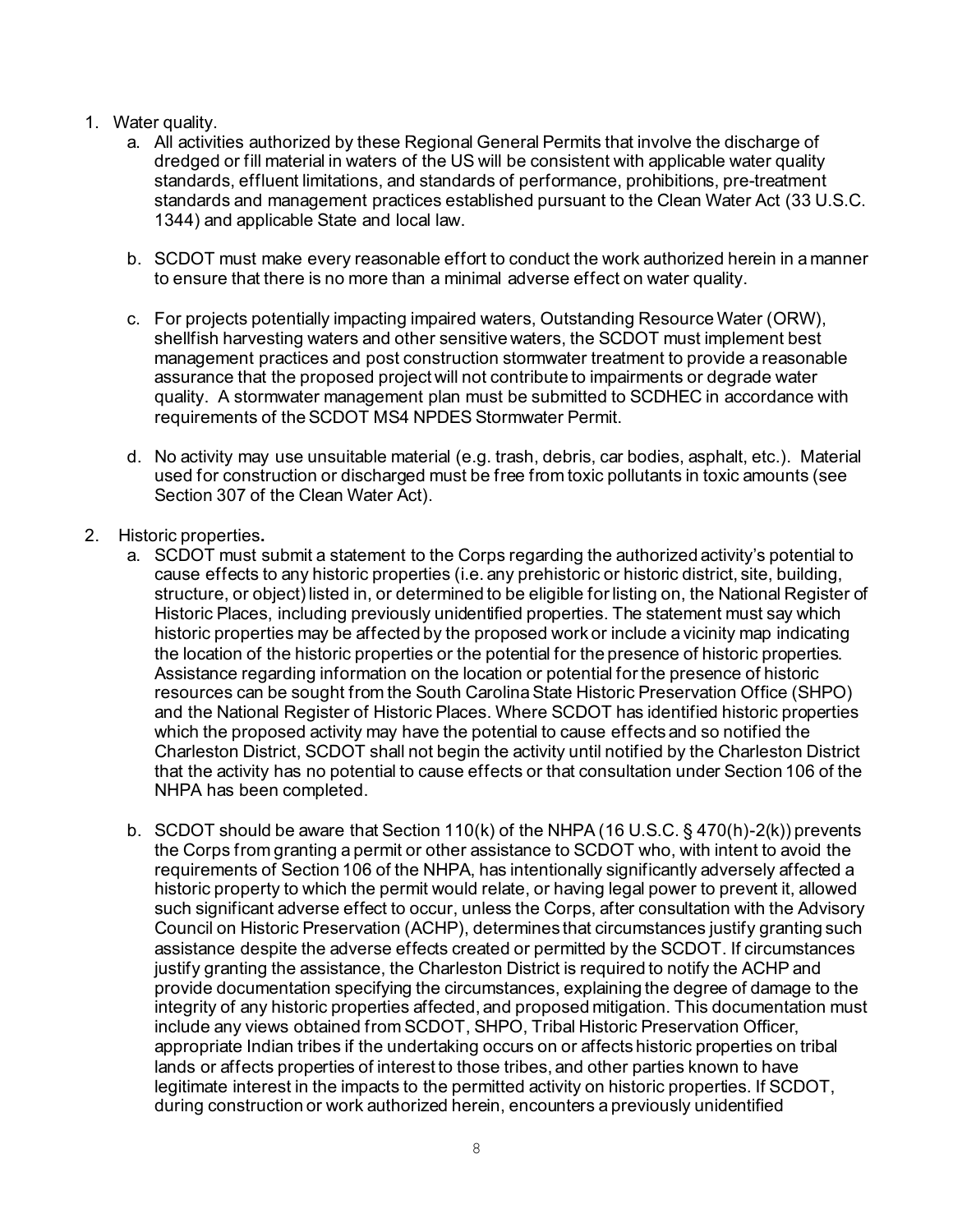archaeological or other cultural resource, he/she must immediately stop work and notify the Charleston District of what has been found. Coordination with the SHPO and all appropriate consulting parties will commence and SCDOT will subsequently be advised when he/she may recommence work.

- 3. Endangered species**.** 
	- a. No activity is authorized which:
		- (i) Is likely to jeopardize the continued existence of any threatened or endangered species or threatened species, or species proposed for such designation, as identified under the Endangered Species Act of 1973, or which will result in the destruction or adverse modification of designated critical habitat of such species;
		- (ii) "May affect" a listed species or critical habitat, unless Section 7 (Federal Endangered Species Act) consultation addressing the effects of the proposed activity has been completed.
		- (iii) Involves the "take" of a threatened or endangered species as defined under the ESA without separate authorization (e.g., a Biological Opinion with "incidental take" provisions) from the U.S. Fish and Wildlife Service or the National Marine Fisheries Service.
	- b. SCDOT shall include, in their permit applications, information regarding the presence of any federally listed threatened or endangered species or designated critical habitat in the vicinity of the project site that might be affected by the proposed work.
- 4. Essential Fish Habitat**.** 
	- a. The Magnuson-Stevens Fishery Conservation and Management Act (MSFCMA), as amended by the Sustainable Fisheries Act of 1996 (Public Law 104-297; 11 October 1996), requires all Federal agencies to consult with the National Marine Fisheries Services (NMFS) regarding any of their actions authorized, funded, or undertaken or proposed to be authorized, funded, or undertaken that may adversely affect Essential Fish Habitat (EFH). SCDOT must notify the District Engineer if the activity authorized by this General Permit may adversely affect EFH including indirect affects to EFH from actions outside the EFH. The activity is not authorized until the District Engineer determines that the requirements of the Magnuson-Stevens Fisheries Conservation and Management Act have been satisfied.
	- b. Any projects that involve activities, including structures, excavation, discharges of dredged or fill material, etc. that are proposed in tidal waters require early coordination with the Charleston Office of the NMFS Habitat Conservation Division located at 219 Fort Johnson Road, Charleston SC 29412. An EFH assessment and copies of all coordination must be provided as described in Section III. (3) SCDOT cannot begin work until written approval is received from the Corps.
- 5. Anadromous Fish. Activities authorized under these RGPs must be avoided to the maximum extent practicable during the months of February, March, April, May and June in waters where anadromous fish spawn or migrate. Activities that result in the physical destruction (e.g., excavate, fill, or smother downstream by substantial turbidity) of a spawning area are not authorized under these RGPs.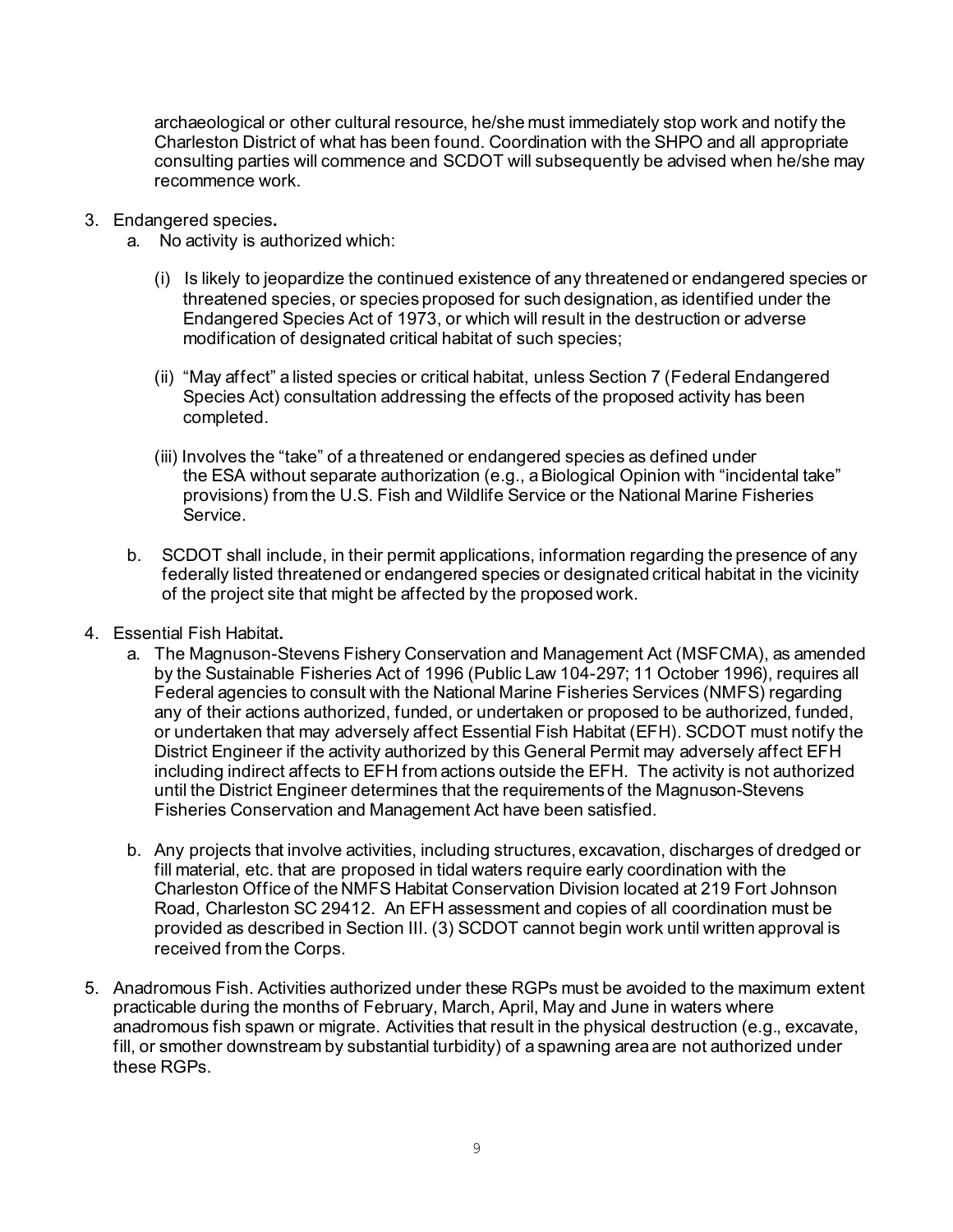- 6. Migratory Bird Breeding Areas. Activities in waters of the US that serve as breeding areas for migratory birds must be avoided to the maximum extent practicable.
- 7. Floodplains. SCDOT is advised that development activities in a 100-year floodplain, as designated in the Federal Emergency Management Agency's (FEMA) Flood Insurance Study Data, are subject to the floodplain management regulations of the National Flood Insurance Program [(NFIP) (44 CFR)]. The NFIP further prohibits any development within a designated floodway, including placement of fill that results in any increase in base flood elevations. SCDOT must also comply with the FEMA-U.S. Federal Highway Agreement on Floodplain Management. A statement ensuring compliance with applicable regulations must be included in the Pre-Construction Notification. See Section III (3).
- 8. SCDOT must coordinate with the appropriate state and/or federal agency when a project represents an intrusion into Outstanding Resource Waters, Wild and Scenic Rivers, Trout Streams (as defined by State Regulations 61-68 and 61-69), Wildlife Management Areas and National Estuarine Sanctuaries, Designated Shellfish Grounds, State Heritage Trust Preserves, State Parks, National Wildlife Refuge, or protected lands (previous mitigation/ restoration area). Detailed project information impacting these sensitive areas shall be presented at an interagency coordination meeting (or provided directly to appropriate agencies) during the early phases of development. The notification/application, as described in Section III.(3)(k) shall contain a summary and/or copy of the coordination that occurred.
- 9. Minimal impacts. SCDOT must make every reasonable effort to conduct the work authorized herein in a manner so as to avoid and minimize any adverse impact to fish, wildlife, and other environmental resources.
	- a. No activity may substantially disrupt the necessary life-cycle movements of those species of aquatic life indigenous to the water body, including those species that normally migrate through the area. Pipes or culverts placed in streams and wetlands must be appropriately sized and installed in a manner that prevents erosion and allows adequate passage of the aquatic community and provide unimpeded flow of flood waters. Culverts and pipes placed in tidal waters must be sized and positioned to maintain fish passage and allow for unimpeded tidal flow.
	- b. Activities, including structures and work in navigable waters of the US or discharges of dredged or fill material, must avoid and minimize potential impacts to shellfish resources to the greatest extent possible. Activities should occur in areas with the least amount of shellfish or in areas void of shellfish resources, if possible. Direct encroachment on any natural shellfish beds should be avoided.
	- c. All activities or structures proposed in waters of the US must be designed to maintain preconstruction downstream flow conditions (e.g., location, capacity, and flow rates) in freshwaters. For activities in tidal waters, preconstruction bi-directional flow conditions must be maintained or improved. Furthermore, the activity must not permanently restrict or impede the passage of normal or expected high flows and the structure or discharge of dredged or fill material must withstand expected high flows. The activity must, to the maximum extent practicable, provide for retaining excess flows from the site, provide for maintaining surface flow rates from the site similar to pre-construction conditions, and provide for not increasing water flows from the project site, relocating water, or redirecting water flow beyond preconstruction conditions. Stream channelizing will be reduced to the minimal amount necessary, and the activity must, to the maximum extent practicable, reduce adverse effects such as flooding or erosion downstream and upstream of the project site, unless the activity is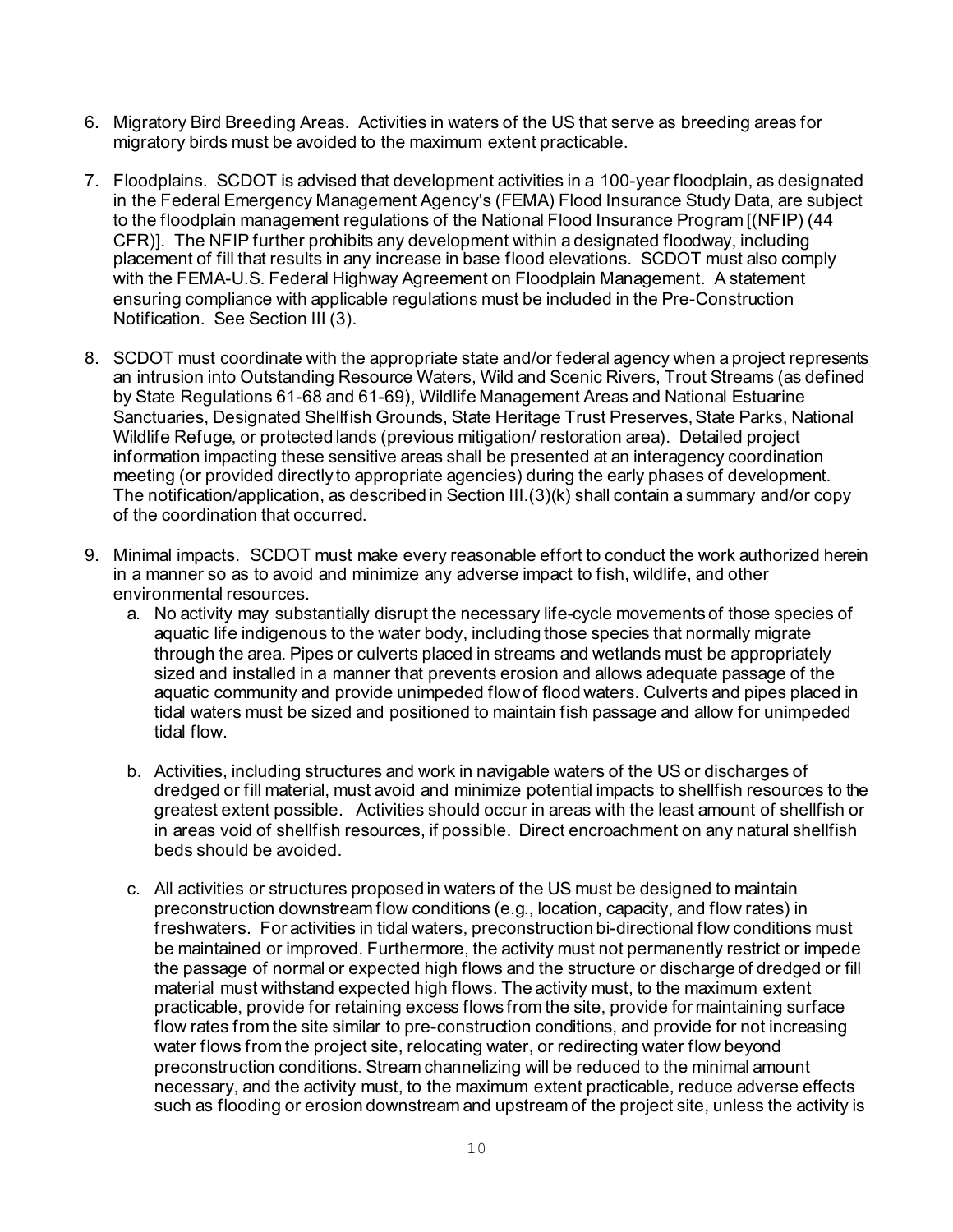part of a larger system designed to manage water flows. Tidal waters should not be channelized. In most cases, it will not be a requirement to conduct detailed studies and monitoring of water flow.

- d. Appropriate measures must be taken to maintain normal downstream flows and minimize flooding to the maximum extent practicable, when temporary structures, work, and discharges, including cofferdams, are necessary for construction activities, or dewatering of construction sites. Temporary fills must consist of materials, and be placed in a manner, that will not be eroded by expected high flows. Temporary structures, fills, and/or work including the use of temporary mats are authorized for the minimum amount of time necessary to accomplish the work, which shall not exceed a period of 180 days without additional Corps approval. The temporary structures, fills, and/or work including the use of temporary mats, shall be removed as soon as the work is complete, and the disturbed areas be restored to pre-construction contours and conditions. The temporary mats include timber mates, metal, synthetic and/or artificial mats, or other materials that may serve the purpose of mats.
- e. All road crossings that utilize culverts must be appropriately sized and positioned to maintain flow. All permanent and temporary culverted road crossings shall be constructed to maintain low flow to sustain the movement of aquatic species and should be designed and constructed to minimize the adverse effects to aquatic life movements. This is a minimum requirement that does not replace local and State requirements for roadway design.
- f. Appropriate soil erosion and sediment controls must be used and maintained in effective operating condition during construction, and all exposed soil and other fills, as well as any work below the ordinary high water mark or high tide line, must be permanently stabilized at the earliest practicable date. SCDOT is encouraged to perform work within waters of the U.S. during periods of low-flow or no-flow conditions.
- g. Prior to the beginning of any construction activities, appropriate erosion control measures, such as silt fences, silt barriers or other suitable devices, must be placed between the construction area and affected waterways (including wetlands); and maintained in a functioning capacity until the area is permanently stabilized.
- h. All steps necessary must be taken to prevent oil, tar, trash, debris and other pollutants from entering adjacent wetlands and/or waterways. A spill response plan and all related spill materials should be on–site during all phases of construction.
- i. Construction access areas must be clearly identified in the permit application or, construction access must consist of minimal clearing for installation of elevated working platform(s), timber mat(s) or barge(s). Impacts will be temporary and minor in nature. All impacts for construction access count towards the thresholds allowed under these Regional General Permits.
- j. Construction activities must avoid encroachment into any waters of the US not designated as impact areas.
- k. Side slopes must be designed and constructed to minimize impacts to aquatic resources to the maximum extent practicable.
- l. SCDOT must ensure that the wetland boundaries are clearly identified (by flagging, fencing, or other means of identification) for the construction contractor.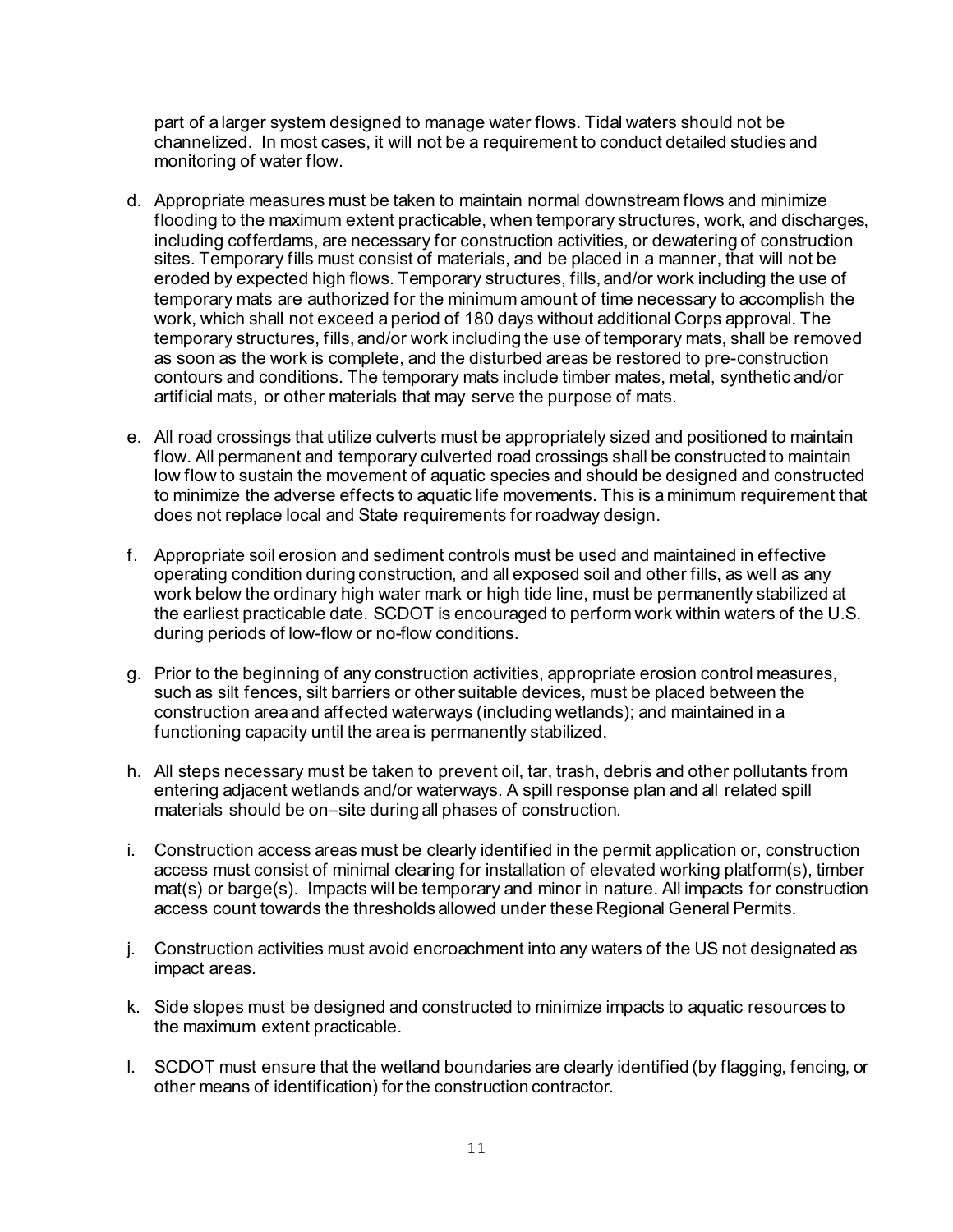- m. Once initiated, projects must be carried to completion in an expeditious manner in order to minimize the period of disturbance and upon completion, all disturbed areas must be permanently stabilized with vegetative cover and/or rip-rap, as appropriate.
- 10. Mitigation. SCDOT will submit a mitigation plan in accordance with the 2008 Mitigation Rule and the 2010 SAC Guidelines for Preparing a Mitigation Plan (or the current documents superseding either of these two documents).
	- a. The activity must be designed and constructed to avoid and minimize adverse effects, both temporary and permanent, to waters of the US to the maximum extent practicable at the project site.
	- b. Mitigation in all forms (avoiding, minimizing, rectifying, reducing, or compensating for resources losses) will be required to the extent necessary to ensure that the adverse effects to the aquatic environment are minimal.
	- c. Compensatory mitigation will be required in accordance with the *2010 SAC Guidelines for Preparing a Mitigation Plan* (or the current SAC Guidance/Proceedures superseding this document)*,* for all wetland losses that exceed 1/10-acre unless the District Engineer determines in writing that either some other form of mitigation would be more environmentally appropriate or the adverse effects of the proposed activity are minimal, and provides a projectspecific waiver of this requirement. For wetland losses of 1/10-acre or less, the District Engineer may determine on a case by case basis that compensatory mitigation is required to ensure that the activity results in minimal adverse effects on the aquatic environment.
	- d. These Regional General Permits allow for SCDOT to perform stream and/or wetland restoration activities associated with a project-specific mitigation plan approved and authorized by the Corps, provided all work in waters of the U.S. is included in the preconstruction notification. SCDOT will not have to submit for a separate permit for activities in waters of the U.S. associated with the restoration of former waters, the enhancement of degraded tidal and non-tidal wetlands and riparian areas, and the restoration and enhancement of tidal/ non-tidal streams and tidal/ non-tidal open waters if the work is part of an approved mitigation plan. These activities may include installation of ditch plugs, the placement of in-stream habitat structures, modifications of stream bed and/or banks to restore or create meanders, or the creation of riffle and pool stream structures.
- 11. Single and complete project**.** All projects authorized under a Regional General Permit must be a single and complete project and meet the requirements for independent utility. A project that is determined to be single and complete will not be segmented or "piece mealed" in order to qualify for multiple Regional General Permits.
- 12. Wild and Scenic Rivers (Chattooga River)
	- a. No activity is authorized that impacts the Chattooga River.

\_\_\_\_\_\_\_\_\_\_\_\_\_\_\_\_\_\_\_\_\_\_\_\_\_\_\_\_\_\_\_\_\_\_\_\_\_\_\_\_\_\_\_\_\_\_\_\_\_\_\_\_\_\_\_\_\_\_\_\_\_\_\_\_\_\_\_\_\_\_\_\_\_\_\_\_

1. The SCDOT shall submit a complete Pre-Construction Notification (PCN) package to the Corps, requesting verification that a proposed project is authorized under the terms and conditions of one of the Regional General Permits described herein. The PCN shall not be deemed complete until the Corps has verified that the delineation of waters of the U.S. is accurate.

III. Pre-Construction Notification Requirements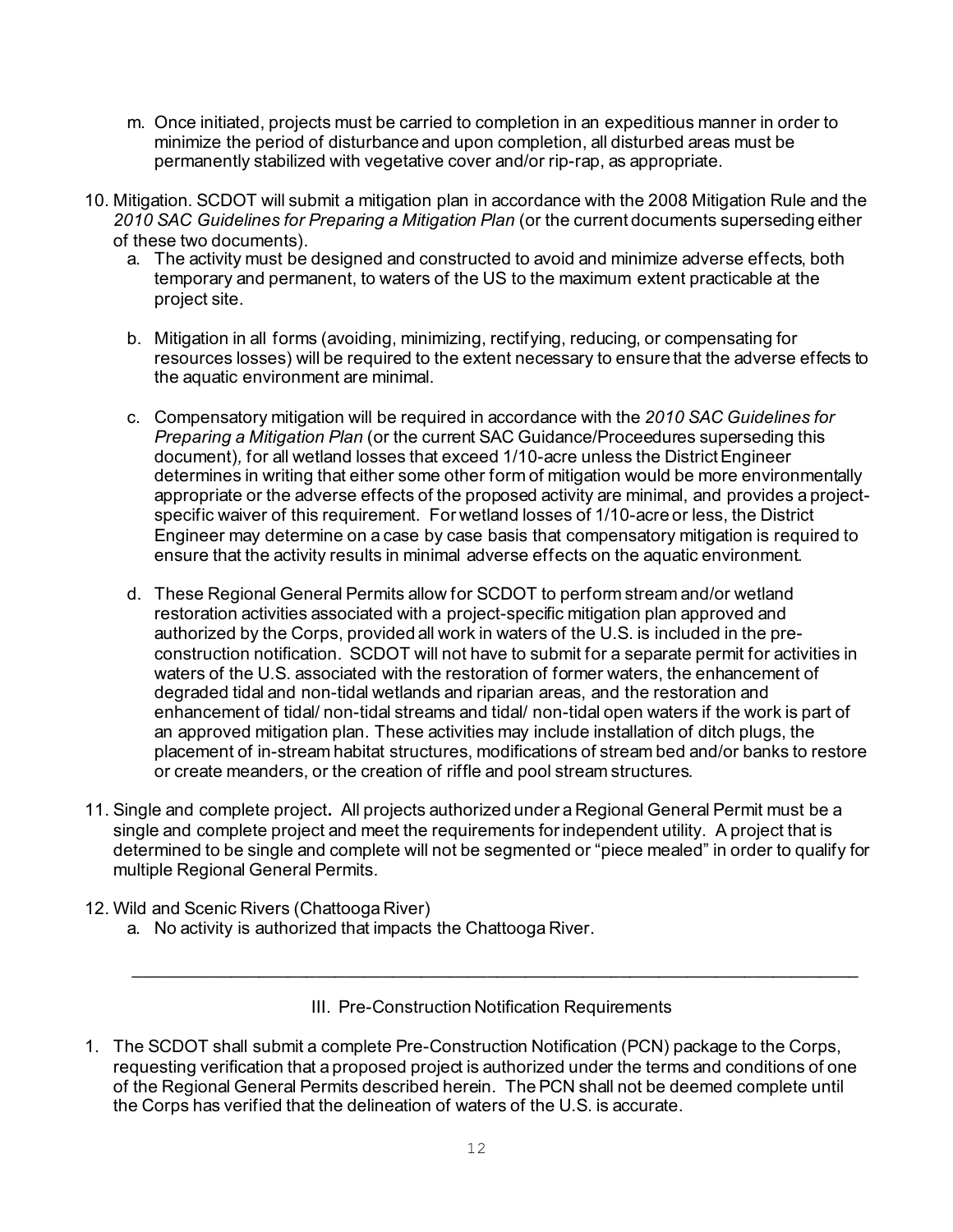- 2. SCDOT shall submit a PCN Form (Enclosure 1). This form is to assist the applicant in submitting complete and proper information. Please note that this is not an exhaustive list of information that may be required as each project has unique components; more information may be required to complete a PCN Form for any given project. All information provided in the form shall be succinct, accurate, and project specific.
- 3. Contents of a Complete PCN:
	- a. A complete Joint Federal and State Application Form;
	- b. Completed PCN Form;
	- c. A delineation of wetlands, other special aquatic sites, and other waters, such as lakes and ponds, and perennial, intermittent, and ephermeral streams, on the project site. Wetland delineations must be prepared in accordance with the current method required by the Corps. (see PCN Form for additional details);
	- d. A statement as to whether the Federal Highway Administration has completed a NEPA document for the proposed project. If so, a copy should be provided;
	- e. Proposed Project Plans to include a location map, plan view and cross sectional diagrams depicting the existing transportation facility and the proposed activities. The proposed plans should depict the entire project with specific detail provided for impacts to waters of the U.S. Cross sectional diagrams should be provided for every typical wetland fill and all open water crossings. All proposed bridge replacement projects should also include bridge profile drawings. Appropriate dimensions of the project as well as acreages or linear feet of impacts should be depicted clearly on the plans, as well as a proejct specific title block.
	- f. A detailed discussion of how impacts were avoided and minimized from the initial phase of the project plans to the project plan that is currently being proposed.
	- g. Information pertaining to the presence and/or the projects potential affects to historic properties (to assist in complying with Section 106 of th[e National Historic Preservation Act of](http://www.achp.gov/nhpa.html) [1966\)](http://www.achp.gov/nhpa.html). Copies of any coordination with SHPO should be provided, to include material submitted to SHPO for review, as well as response(s) received. Copies of screening forms and supplemental materials should also be provided if the project was reviewed under an existing Section 106 Programmatic Agreement with SHPO;
	- h. Biological Assessment Report to include an assessment of potential impacts to Federally Threatened and Endangered Species and copies of habitat surveys. Copies of any coordination with USFWS and/or NMFS should be provided, to include material submitted to USFWS and/or NMFS for review, as well as the response(s) received;
	- i. Essential Fish Habitat (EFH) Assessment or statement stating why no EFH Assessment was conducted. Copies of any coordination with NMFS should be provided, to include material submitted to NMFS for review, as well as the response(s) received;
	- j. Mitigation Plan (to comply with the 2008 Mitigation Rule and the 2010 SAC Guidelines for Preparing a Mitigation Plan or the current documents superseding either of these two documents);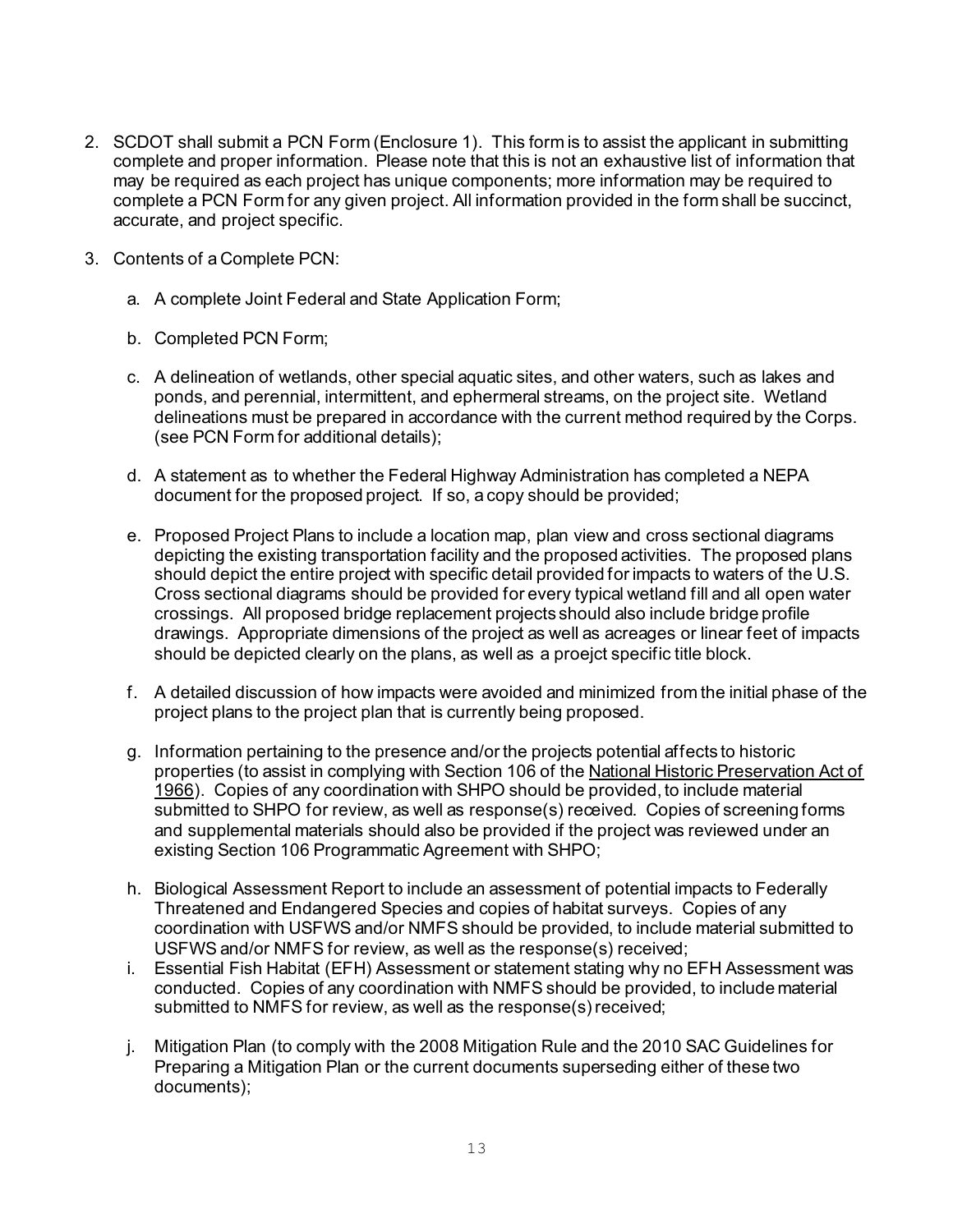- k. Documentation of coordination that occurred with resource agencies, as required by II. Special Condition 6.
- 4. Pre-Construction Notification Timing.
	- a. For projects considered Improvement Projects (see table above): SCDOT shall not begin work on a proposed project until receipt of written verification from the Corps that the activity may proceed under one of the Regional General Permits described herein.
	- b. For projects considered Maintenance Projects (see table above): If the Corps has not requested additional information, nor approved a request for authorization for one of the RGPs, the applicant may commence work 45 calendar days past the date from the District Engineer's receipt of the complete PCN.

**Note:** It is SCDOT's responsibility (through FHWA, as appropriate) to determine and document that the project will have "no effect" on listed species or that consultation required under Section 7 of the Endangered Species Act (see 33 CFR 330.4(f)) is complete; **and** that the project has "no potential to cause effects" on historic properties or that consultation required under Section 106 of the National Historic Preservation Act (see 33 CFR 330.4(g)) is complete **and** that the project will cause "no adverse effects" to EFH, or that consultation under the Magnuson-Stevens Act is complete. If the PCN is considered incomplete due to potential impacts to federally threatened or endangered species and/or critical habitat (Federal Endangered Species Act), historic properties (Section 106 of th[e National Historic](http://www.achp.gov/nhpa.html) [Preservation Act of 1966,](http://www.achp.gov/nhpa.html) or essential fish habitat (EFH), SCDOT cannot begin the activity until receiving written notification from the Corps that consultation requirements have been met.

In addition, if the District Engineer notifies SCDOT in writing (within 45 calendar days of receipt of a PCN) that an individual permit is required, SCDOT cannot begin the activity in waters of the US until an individual permit has been obtained.

# **IV. PROHIBITED ACTIVITIES:**

All work that exceeds the terms and conditions specified herein is prohibited unless an Individual or Nationwide Department of the Army Permit has been obtained from the Corps of Engineers. All work for purposes other than those specified herein is expressly not authorized by this document.

## **V. REQUIRED AUTHORIZATIONS:**

Prior to performing any of the work authorized herein, the permittee shall obtain all necessary state permits from the South Carolina Department of Health and Environmental Control, Office of Ocean and Coastal Resource Management and any other required Federal, State, or local authorizations.

## **VI. PENALTIES FOR VIOLATIONS:**

Authorization obtained under these Regional General Permits limits the size, length and use of structures. Any deviation from the specifications, or other terms or conditions of the General Permit shall constitute a violation of Section 10 of the Rivers and Harbors Act of 1899 and/or Section 404 of the Clean Water Act, and may result in the District Engineer seeking judicial relief to have SCDOT remove the structure or work and/or restore the project area to its former condition, as well as the imposition of penalties as provided by law.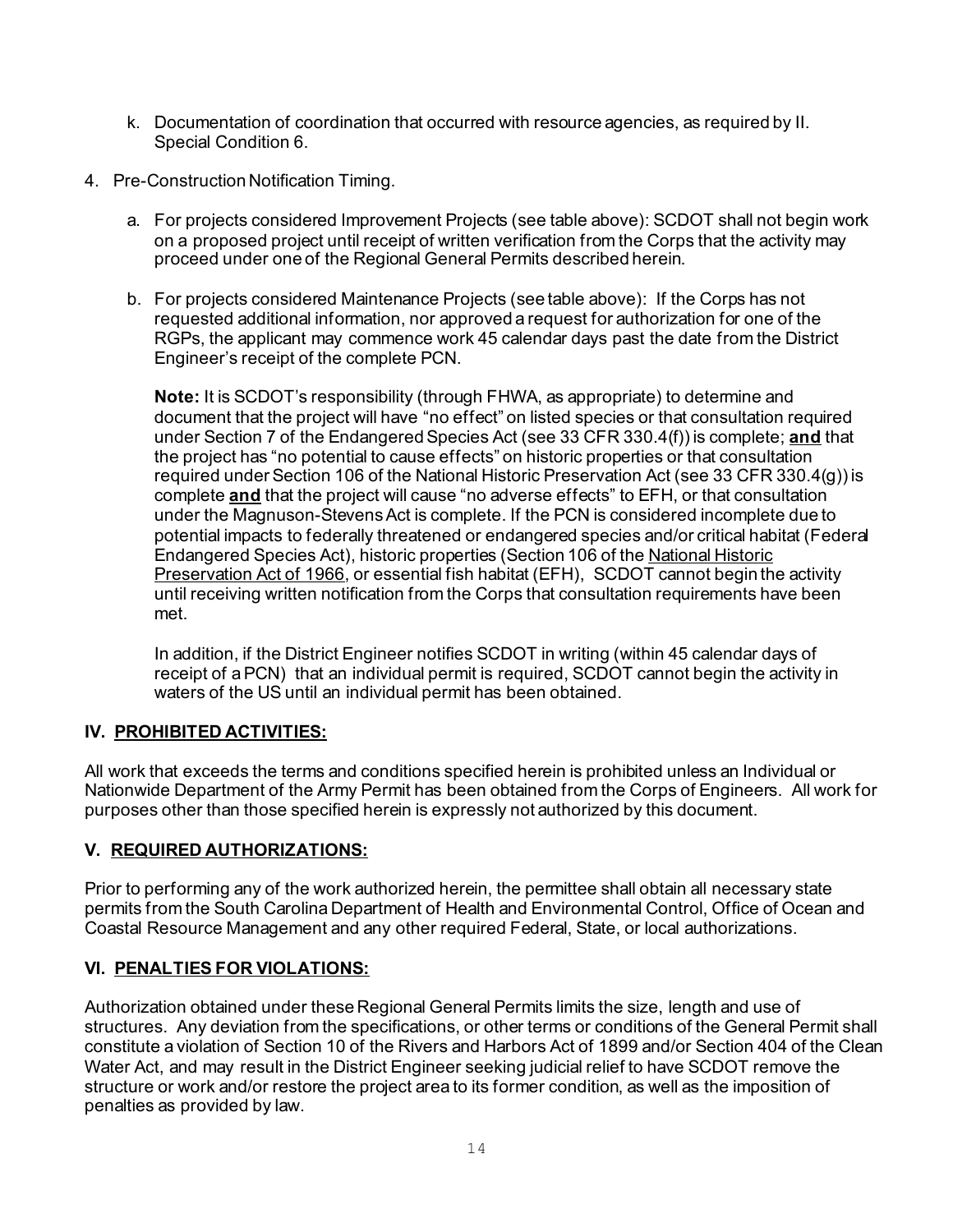## **VII. LIMITS OF FEDERAL LIABILITY:**

In issuing these permits, the Federal Government does not assume any liability for the following:

- a. Damages to the permitted project or uses thereof as a result of other permitted or unpermitted activities or from natural causes.
- b. Damages to the permitted project or uses thereof as a result of current or future activities undertaken by or on behalf of the US in the public interest.
- c. Damages to persons, property, or to other permitted or unpermitted activities or structures caused by the activity authorized by this permit.
- d. Design or construction deficiencies associated with the permitted work.
- e. Damage claims associated with any future modification, suspension, or revocation of this permit.

# **VIII. REVOCATION OF THE GENERAL PERMIT:**

These permits may be revoked by issuance of a public notice at any time the District Engineer determines that the cumulative effects of the activities authorized herein have an adverse effect on the public interest. Following such revocation, any future activities in areas covered by these General Permits will be processed as Individual or Nationwide Permits.

## **IX. DURATION OF THE GENERAL PERMIT.**

These Regional General Permits will cover activities started within five (5) years and completed within six (6) years after the initial date of issuance, unless these RGPs are revoked in the interim. At the end of the first year and every succeeding year, the Corps of Engineers will review activities authorized by these Regional General Permits to determine if significant cumulative impacts have resulted. If the District Engineer determines revocation of this permit, in whole or in part, may be in order due to cumulative impacts, a public notice of the intention will be issued and after a review of all additional data submitted, action will be taken to amend, modify or revoke this permit as appropriate. Revocation of the General Permit will not affect the work that had been authorized when the General Permit was in effect if such work is in accordance with the provisions contained herein.

These Regional General Permits shall become effective on the date of the District Engineer's signature.

BY AUTHORITY OF THE SECRETARY OF THE ARMY:

 $\sqrt{1-\frac{2}{\pi}}$ 

Andrew C. Johannes, PhD PE PMP DATE: Notice that the Contract of the Cate Lieutenant Colonel, U.S. Army Commander and District Engineer or their Designee Travis G. Hughes Chief, Regulatory Division

3 September 2021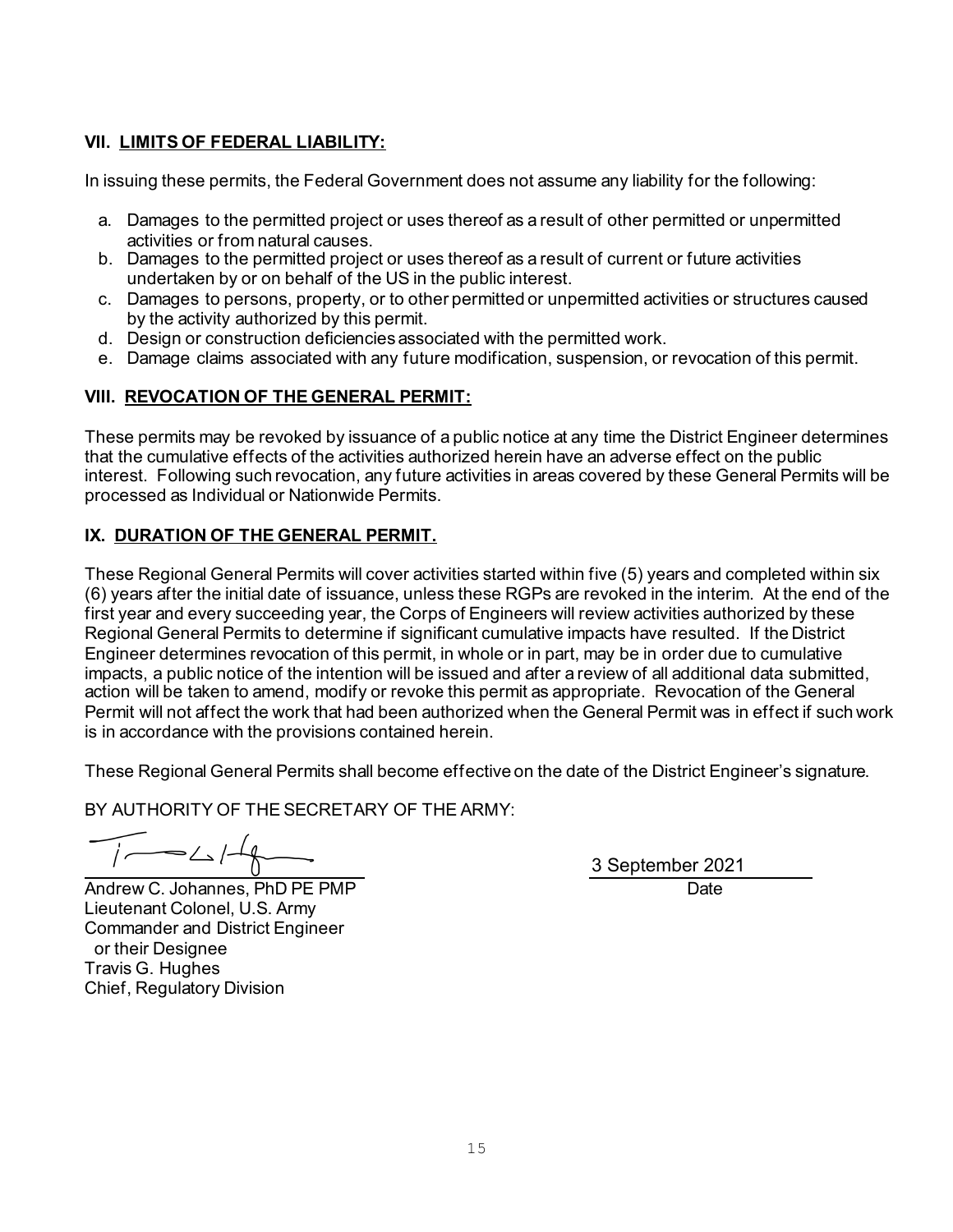#### **Pre-Construction Notification Form for SCDOT** R**GPs**

**Project Name Department of the set of the set of the SNS P and SNS P and SNS P and SNS P and SNS P and SNS P and SNS P and SNS P and SNS P and SNS P and SNS P and SNS P and SNS P and SNS P and SNS P and SNS P and SNS P** 

**County: \_\_\_\_\_\_\_\_\_\_\_\_\_\_\_\_\_\_\_\_\_\_\_**

**The following must be completed with each RGP Request. There should be a box checked for each numbered item with all blanks filled in with appropriate information. If a blank is not applicable, state NA. The PCN will not be considered complete unless an answer is provided for every numbered item and the appropriate information listed for each item is enclosed.**

- 1.  $\Box$  What is the purpose of the project?  $\Box$
- 2.  $\Box$  Completed Joint Federal and State Application Form (enclosed). If additional space is needed, □ Completed John Federal and State Application Form (enclosed). In additional space is needed,<br>additional sheets may be attached, referencing specific sections of the Joint Application, as appropriate. #41 is not required for RGP Applications.

 $\mathcal{L}_\mathcal{L} = \{ \mathcal{L}_\mathcal{L} = \{ \mathcal{L}_\mathcal{L} = \{ \mathcal{L}_\mathcal{L} = \{ \mathcal{L}_\mathcal{L} = \{ \mathcal{L}_\mathcal{L} = \{ \mathcal{L}_\mathcal{L} = \{ \mathcal{L}_\mathcal{L} = \{ \mathcal{L}_\mathcal{L} = \{ \mathcal{L}_\mathcal{L} = \{ \mathcal{L}_\mathcal{L} = \{ \mathcal{L}_\mathcal{L} = \{ \mathcal{L}_\mathcal{L} = \{ \mathcal{L}_\mathcal{L} = \{ \mathcal{L}_\mathcal{$  $\mathcal{L}_\mathcal{L} = \{ \mathcal{L}_\mathcal{L} = \{ \mathcal{L}_\mathcal{L} = \{ \mathcal{L}_\mathcal{L} = \{ \mathcal{L}_\mathcal{L} = \{ \mathcal{L}_\mathcal{L} = \{ \mathcal{L}_\mathcal{L} = \{ \mathcal{L}_\mathcal{L} = \{ \mathcal{L}_\mathcal{L} = \{ \mathcal{L}_\mathcal{L} = \{ \mathcal{L}_\mathcal{L} = \{ \mathcal{L}_\mathcal{L} = \{ \mathcal{L}_\mathcal{L} = \{ \mathcal{L}_\mathcal{L} = \{ \mathcal{L}_\mathcal{$ 

3.  $\Box$  Delineation of waters of the US. The PCN packet must contain a delineation of wetlands, other special □ Demieation of waters of the OO. The FOR packet must contain a demieation of weitands, other sp<br>aquatic sites, and other waters, such as lakes and ponds, and perennial, intermittent, and ephemeral streams, on the project site. Wetland delineations must be prepared in accordance with the current method required by the Corps to include information consistent with Charleston District's requirements for delineations and jurisdictional determination submittals (see [http://www.sac.usace.army.mil/missions/regulatory.aspx\)](http://www.sac.usace.army.mil/missions/regulatory.aspx).

| Federal Highway Administration has completed a NEPA document entitled |        |
|-----------------------------------------------------------------------|--------|
| and dated                                                             | A copy |

of the NEPA document is included in PCN packet.

 $\Box$  Federal Highway Administration has not completed a NEPA document because  $\Box$  there is no federal  $\Box$  Tederal Filghway Administration has not completed a NCPA document because  $\Box$  it funding associated with this project, or  $\Box$  it is incomplete at the time of DA submittal.

- 5.  $\Box$  Proposed Plans (enclosed). A location map, plan view, and cross sectional diagram should be □ Troposed Flans (enclosed). A location map, plan view, and cross<br>provided. For bridge replacement projects, a bridge profile is needed.
- 6.  $\Box$  Impacts. Total Impacts to Wetlands are  $\Box$  acre(s) and/or  $\Box$  linear feet of waters □ impacts. Total impacts to wetlands are <u>\_\_\_\_\_\_\_\_\_\_\_\_</u> acre(s) and/or \_\_\_\_\_\_\_\_ infear if<br>of the US. This includes \_\_\_\_\_\_\_\_ acre(s) of impacts to tidally-influenced waters/ wetlands.
- 7.  $\Box$  Provide a detailed discussion of how impacts were avoided and minimized from the initial phase of  $\Box$  Frovide a detailed discussion of now impacts were avoided and reference and representation of the project plans to the project plan that is currently being proposed.